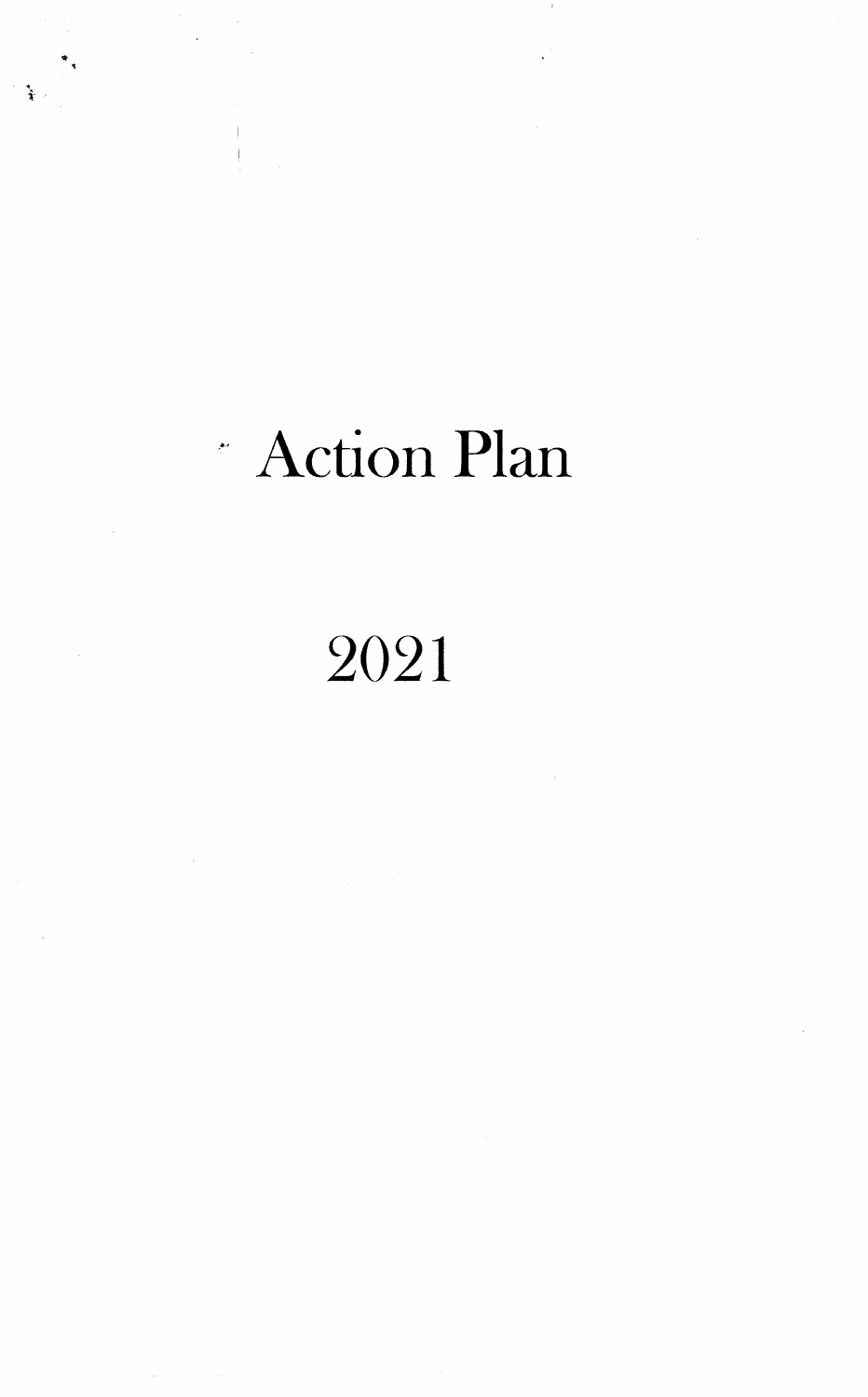# **Action Plan for Judicial Officers of the West Bengal** 2021

#### Preface:

Piling up of pending cases in subordinate judiciary is of great concern. Subordinate judiciary of West Bengal is continuously taking endeavour to reduce accumulated huge pendency of cases. To give edge to the endeavour a well structured planning is required to lessen the heap of pending cases. Without categorical planning, the effort will be directionless and futile. An Action-Plan leads to a particular direction to attain a specific end. It is a visual guide to help in achieving goals in an effective and timely manner. It will also aid to stay motivated and committed to object. It can boost productivity multi-fold and keep one focussed and it radically improves accountability. A well- crafted Action Plan can guide to achieve the optimum result. Thus, a need to formulate Action Plan in this regard has been felt.

#### Cluster:

There is diversity in number and category of pending cases in districts of West Bengal and Union Territory of Andaman & Nicobar Islands. Such multiplicity does not suggest uniform Action Plan for all the districts of the State and Union Territory. Thus, the districts of West Bengal and Union Territory are to be divided into clusters for the sake of making the Action Plan more effective. On the basis of number of cases pending in district courts, they are categorized into three groups or clusters:

#### Cluster 'A': (Above 85,000 cases)

| Judgeship/District           | <b>Pending Cases</b> |
|------------------------------|----------------------|
|                              |                      |
| 2. South 24 Parganas3,62,970 |                      |
| 3. North 24 Parganas2,40,992 |                      |
| 4. Murshidabad1,64,967       |                      |
|                              |                      |
|                              |                      |
|                              |                      |
|                              |                      |
|                              |                      |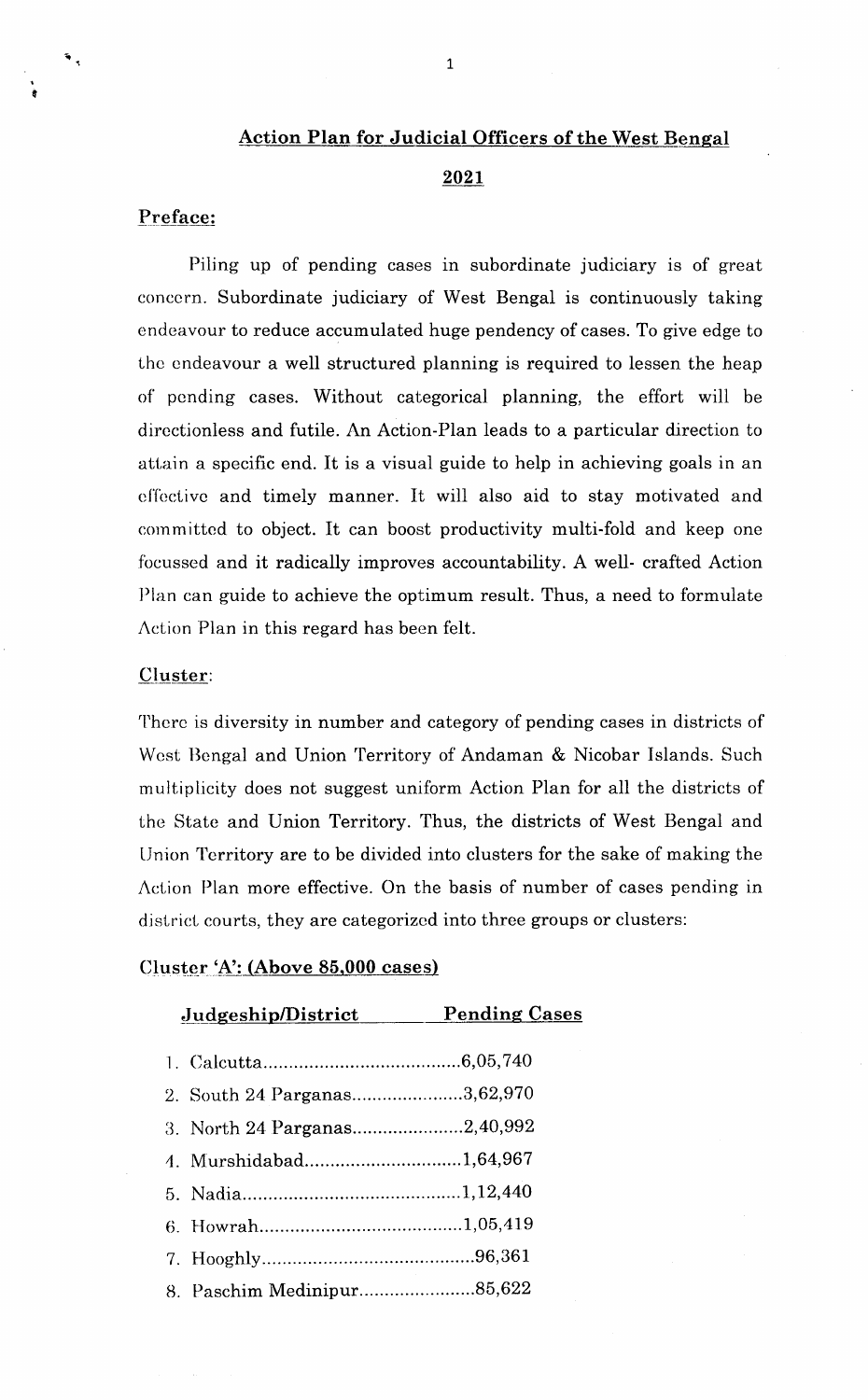#### Cluster 'B':  $(40,000 \text{ to } 85,000 \text{ cases})$

| 1. Paschim Bardhaman80,178 |  |
|----------------------------|--|
| 2. Purba Medinipur84,095   |  |
|                            |  |
| 4. Purba Bardhaman64,236   |  |
|                            |  |
|                            |  |

#### Cluster  $C$ : (Less than 40,000 cases)

| 1. North Dinajpur34,386                                                                                                                                                                                                                                                                                                                                                                                              |  |
|----------------------------------------------------------------------------------------------------------------------------------------------------------------------------------------------------------------------------------------------------------------------------------------------------------------------------------------------------------------------------------------------------------------------|--|
| 2. South Dinajpur27,668                                                                                                                                                                                                                                                                                                                                                                                              |  |
| 3. Coochbehar31,627                                                                                                                                                                                                                                                                                                                                                                                                  |  |
|                                                                                                                                                                                                                                                                                                                                                                                                                      |  |
|                                                                                                                                                                                                                                                                                                                                                                                                                      |  |
|                                                                                                                                                                                                                                                                                                                                                                                                                      |  |
|                                                                                                                                                                                                                                                                                                                                                                                                                      |  |
|                                                                                                                                                                                                                                                                                                                                                                                                                      |  |
| $\alpha$ , $\beta$ , $\beta$ , $\gamma$ , $\gamma$ , $\gamma$ , $\gamma$ , $\gamma$ , $\gamma$ , $\gamma$ , $\gamma$ , $\gamma$ , $\gamma$ , $\gamma$ , $\gamma$ , $\gamma$ , $\gamma$ , $\gamma$ , $\gamma$ , $\gamma$ , $\gamma$ , $\gamma$ , $\gamma$ , $\gamma$ , $\gamma$ , $\gamma$ , $\gamma$ , $\gamma$ , $\gamma$ , $\gamma$ , $\gamma$ , $\gamma$ , $\gamma$ , $\gamma$ , $\gamma$ , $\gamma$ , $\gamma$ , |  |

#### 9. Andaman & Nicobar Islands.....4,054

### Plan:

There shall be no targets for the Courts of the Chief Judge, City Civil Court, the Chief Judge, City Sessions Court, the Chief Judge Small Cause Court and the District & Sessions Judges. However, the Chief Judge, City Civil Court, the Chief Judge, City Sessions Court, the Chief Judge Small Cause Court and the District & Sessions Judges shall make effective supervision to get oldest pending cases in their Judgeship or Sessions Division, as the case may be, disposed of.

Chief Judicial Magistrates/Additional Chief Judicial Magistrates normally have to take up police remand files/bail matters in the second half of the Court Hour. They have to perform the administrative works also. So, the Chief Judicial Magistrates/ Additional Chief Judicial Magistrates are kept outside the purview of the target. But they shall assist the concerned District Judges to identify the targeted old criminal cases pending before the Judicial Magistrates as per the Action Plan.

 $\ddot{\mathbf{z}}$ 

 $\mathcal{F}_{\mathcal{A}}$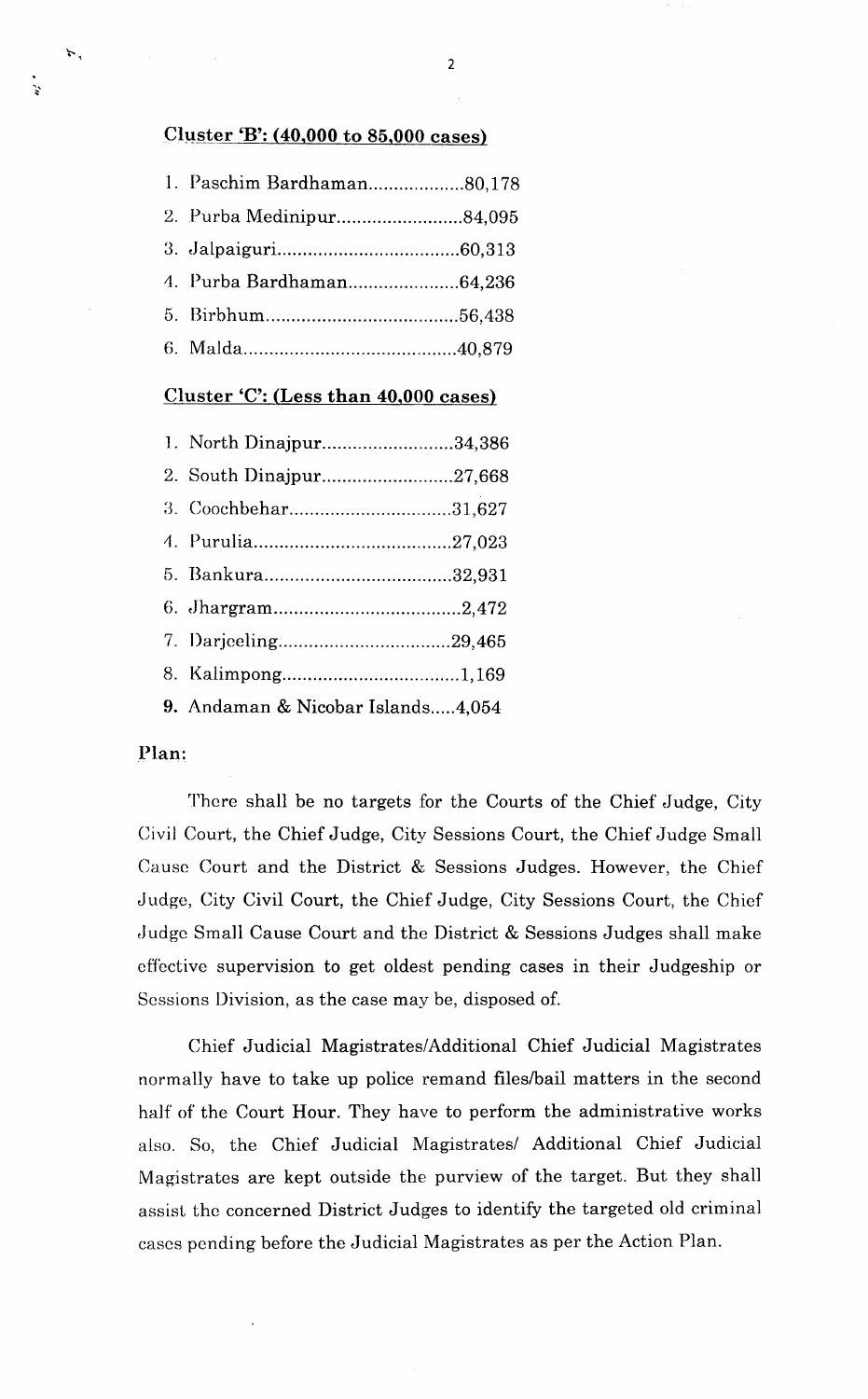The quantum of target of the Judicial Officers of Cluster 'A' districts has been fixed considering total number of cases to be disposed of by them to secure 'Very Good' remarks regarding quantity of disposal mentioned in the ACR Norms.

As pendency of cases in Cluster 'B' districts are less than Cluster 'A' districts, the total targeted cases should be lesser than that of Cluster 'A'. Similarly, due to lesser number of pending cases in Cluster 'C' districts than that of Cluster 'B' districts, the total targeted cases for Cluster 'C' will be lesser than that of Cluster 'B' districts.

| Sl. No.<br>Courts                                         |   |                                                                          | Target Proposed for disposal of old<br>cases and cases of specified categories<br>under Action Plan 2021 to be disposed of<br>up to 31.12.2021.                                                                                                                                                                                                                                                                                                                                                                                                                                                                                                                                                                                                                                                                                                                                                                                    |
|-----------------------------------------------------------|---|--------------------------------------------------------------------------|------------------------------------------------------------------------------------------------------------------------------------------------------------------------------------------------------------------------------------------------------------------------------------------------------------------------------------------------------------------------------------------------------------------------------------------------------------------------------------------------------------------------------------------------------------------------------------------------------------------------------------------------------------------------------------------------------------------------------------------------------------------------------------------------------------------------------------------------------------------------------------------------------------------------------------|
| Additional<br>1.<br>District<br><b>Sessions</b><br>Judges | & | $\mathbf{i}$<br>$\rm ii)$                                                | instituted<br>Pending cases<br>upto<br>01.01.2014;<br>under the Prevention<br>Cases<br>of<br>Corruption Act, 1988 more than<br>three years old;                                                                                                                                                                                                                                                                                                                                                                                                                                                                                                                                                                                                                                                                                                                                                                                    |
|                                                           |   | iii)<br>iv)<br>$\mathbf{v})$<br>vi)<br>vii)<br>viii)<br>ix)<br>disposal. | Cases under the POCSO Act be<br>disposed of within two years from<br>the date of presentation of challan/<br>chargesheet;<br>Cases under the NDPS Act, 1985 of<br>more than three years old;<br>Heinous crime cases against women<br>be disposed of within two years of<br>framing of charge;<br>Pending cases in which the accused<br>is in custody for a period of more<br>than two years;<br>Motor Accident Claim of Death<br>Cases for more than three years old;<br>20 oldest Matrimonial Suits;<br>10 oldest Execution Cases.<br>In case the total of above said categories is<br>less than 100 then oldest civil and criminal<br>cases besides above categories be taken for<br>disposal so as to make the total of 100 cases<br>(including 10 oldest execution petitions) for<br>In case the total of said categories exceeds<br>100, then the oldest 90 cases and 10 oldest<br>execution petitions be taken for disposal. |

### Cluster 'A' Districts

ta.

t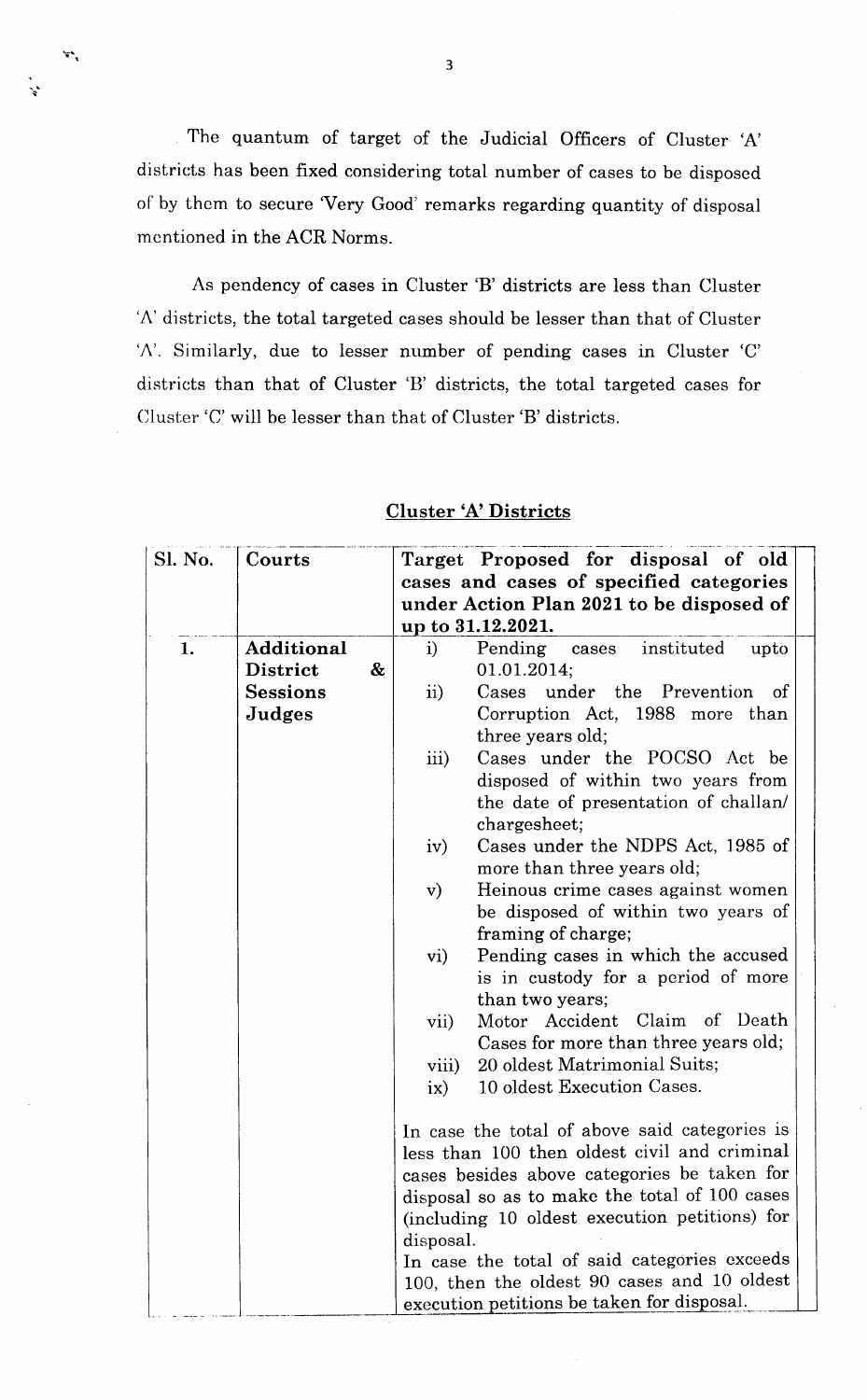| 2. | Judges<br>Civil      | i)                | 60 oldest suits/appeals;                        |  |
|----|----------------------|-------------------|-------------------------------------------------|--|
|    | (Senior              | $\mathbf{ii}$     | 20 oldest execution petitions.                  |  |
|    | Division)            |                   |                                                 |  |
| 3. | Judge<br>Civil       | i)                | 60 oldest suits;                                |  |
|    | (Junior              | $\mathbf{ii}$     | 20 oldest execution petitions.                  |  |
|    | Division)            |                   |                                                 |  |
| 4. | Judicial             | $\bf i)$          | Pending<br>instituted<br>cases<br>upto          |  |
|    | Magistrates          |                   | 01.01.2014;                                     |  |
|    |                      | $\overline{ii}$ ) | Cases under section 138 of the N.I.             |  |
|    |                      |                   | Act instituted upto the year 2015;              |  |
|    |                      | iii)              | Pending cases in which the accused              |  |
|    |                      |                   | is in custody for a period of more              |  |
|    |                      |                   | than six months;                                |  |
|    |                      | iv)               | 20 oldest Execution Cases.                      |  |
|    |                      |                   |                                                 |  |
|    |                      |                   | In case the total of above said categories is   |  |
|    |                      |                   | less than 150 then oldest criminal cases        |  |
|    |                      |                   | besides above categories be taken for disposal  |  |
|    |                      |                   | so as to make the total of 150 cases (including |  |
|    |                      |                   | 50 oldest execution petitions) for disposal.    |  |
|    |                      |                   | In case the total of said categories exceeds    |  |
|    |                      |                   | 150 then the oldest 130 cases and 20 oldest     |  |
|    |                      |                   | execution petitions be taken for disposal.      |  |
|    |                      |                   |                                                 |  |
|    |                      |                   |                                                 |  |
| 5. | Civil Judge-         | $\mathbf{i}$      | Pending<br>instituted<br>upto<br>cases          |  |
|    | cum-Judicial         |                   | 01.01.2014;                                     |  |
|    | Magistrates          | $\overline{ii}$   | Cases under section 138 of the N.I.             |  |
|    |                      |                   | Act instituted upto the year 2015;              |  |
|    |                      | iii)              | Pending cases in which the accused              |  |
|    |                      |                   | is in custody for a period of more              |  |
|    |                      |                   | than six months;                                |  |
|    |                      | iv)               | 20 oldest Execution Cases.                      |  |
|    |                      |                   |                                                 |  |
|    |                      |                   | In case the total of above said categories is   |  |
|    |                      |                   | less than 125 then oldest civil and criminal    |  |
|    |                      |                   | cases besides above categories be taken for     |  |
|    |                      |                   | disposal so as to make the total of 125 cases   |  |
|    |                      |                   | (including 20 oldest execution petitions) for   |  |
|    |                      | disposal.         |                                                 |  |
|    |                      |                   | In case the total of said categories exceeds    |  |
|    |                      |                   | 125 then the oldest 105 cases and 20 oldest     |  |
|    |                      |                   | execution petitions be taken for disposal.      |  |
| 6. | Juvenile             |                   | 50 oldest inquiries.                            |  |
|    | Justice              |                   |                                                 |  |
|    | <b>Boards having</b> |                   |                                                 |  |
|    | more than 100        |                   |                                                 |  |
|    | cases                |                   |                                                 |  |
| 7. | Juvenile             |                   | Inquiries of more than one year old from the    |  |
|    | Justice              |                   | date of filing of the report.                   |  |
|    | <b>Boards having</b> |                   |                                                 |  |
|    | less than 100        |                   |                                                 |  |
|    | inquiries            |                   |                                                 |  |
|    |                      |                   |                                                 |  |

tat<br>A

 $\ddot{\epsilon}$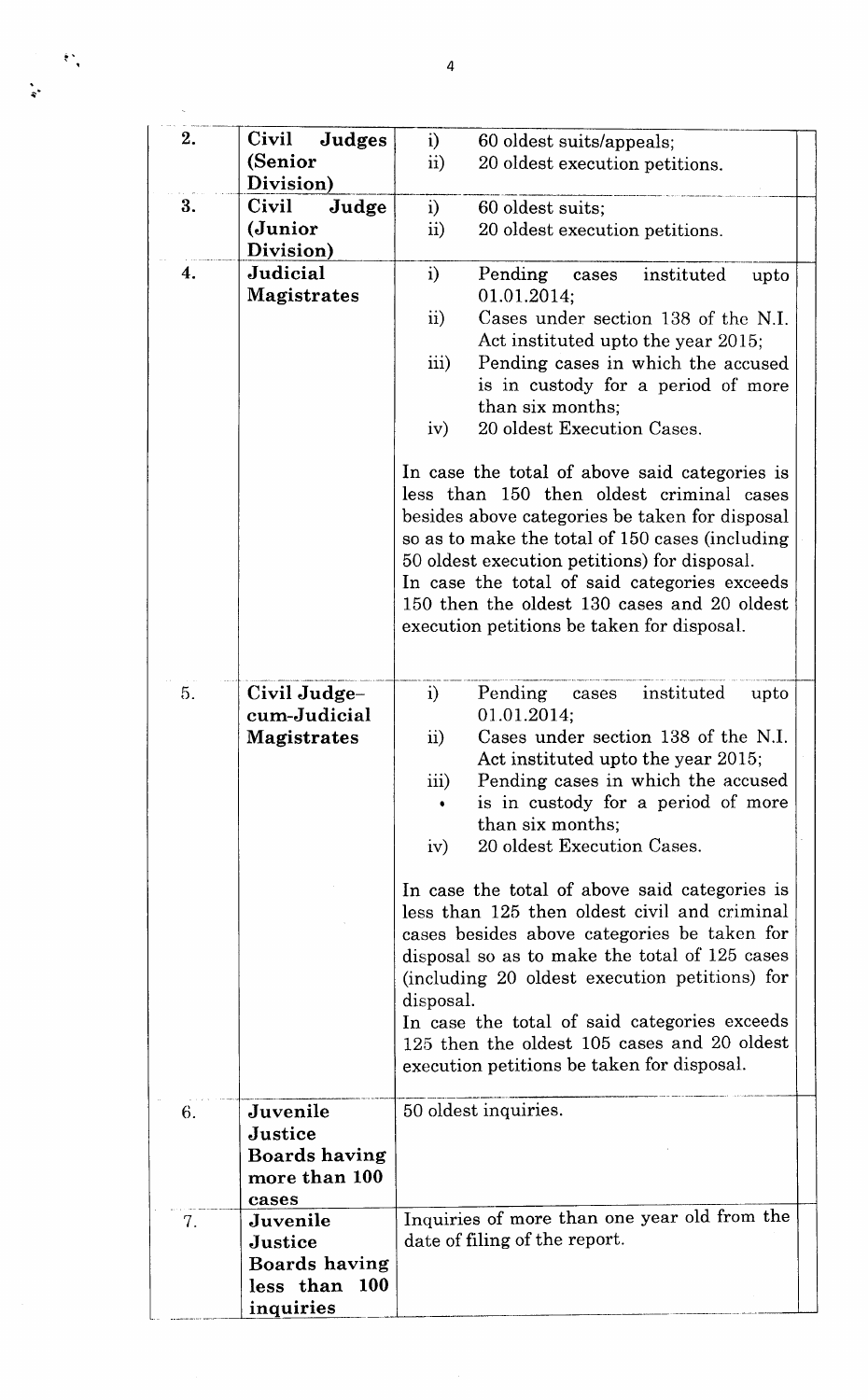| 8   | <b>CBI</b> Courts                                     | 10 oldest cases                             |  |
|-----|-------------------------------------------------------|---------------------------------------------|--|
| 9.  | Judge, City<br>Civil Court,<br>Calcutta.              | 50 oldest cases and 25 execution petitions. |  |
| 10. | Judge, City<br><b>Sessions</b><br>Court,<br>Calcutta. | 50 oldest cases.                            |  |
| 11. | <b>Judge PSC</b><br>Court,<br>Calcutta.               | 50 oldest cases and 20 execution petitions. |  |

# Cluster 'B' Districts

| Sl. No. | Courts                 | Target Proposed for disposal of old                                                      |  |
|---------|------------------------|------------------------------------------------------------------------------------------|--|
|         |                        | cases and cases of specified categories                                                  |  |
|         |                        | under Action Plan 2021 to be disposed of                                                 |  |
|         |                        | up to 31.12.2021.                                                                        |  |
| 1.      | Additional             | Pending cases instituted<br>upto<br>i)                                                   |  |
|         | District<br>&          | 01.01.2014;                                                                              |  |
|         | <b>Sessions</b>        | $\rm ii)$<br>under<br>the Prevention<br>Cases<br>- of                                    |  |
|         | Judges                 | Corruption Act, 1988 more than                                                           |  |
|         |                        | three years old;                                                                         |  |
|         |                        | Cases under the POCSO Act be<br>iii)                                                     |  |
|         |                        | disposed of within two years from                                                        |  |
|         |                        | the date of presentation of challan                                                      |  |
|         |                        | chargesheet;                                                                             |  |
|         |                        | Cases under the NDPS Act, 1985 of<br>iv)                                                 |  |
|         |                        | more than three years old;                                                               |  |
|         |                        | Heinous crime cases against women<br>$\mathbf{v})$<br>be disposed of within two years of |  |
|         |                        | framing of charge;                                                                       |  |
|         |                        | Pending cases in which the accused<br>$\mathbf{vi})$                                     |  |
|         |                        | is in custody for a period of more                                                       |  |
|         |                        | than two years;                                                                          |  |
|         |                        | Motor Accident Claim of Death<br>vii)                                                    |  |
|         |                        | Cases for more than three years old;                                                     |  |
|         |                        | 20 oldest Matrimonial Suits;<br>viii)                                                    |  |
|         |                        | 10 oldest Execution Cases.<br>ix)                                                        |  |
|         |                        |                                                                                          |  |
|         |                        | In case the total of above said categories is                                            |  |
|         |                        | less than 75 then oldest civil and criminal                                              |  |
|         |                        | cases besides above categories be taken for                                              |  |
|         |                        | disposal so as to make the total of 75 cases                                             |  |
|         |                        | (including 10 oldest execution petitions) for                                            |  |
|         |                        | disposal.                                                                                |  |
|         |                        | In case the total of said categories exceeds 75,                                         |  |
|         |                        | then the oldest 65 cases and 10 oldest                                                   |  |
|         |                        | execution petitions be taken for disposal.                                               |  |
| 2.      | <b>Judges</b><br>Civil | 40 oldest suits/appeals;<br>i)                                                           |  |
|         | (Senior                | 20 oldest execution petitions.<br>$\mathbf{ii}$                                          |  |
|         | Division)              |                                                                                          |  |

 $\frac{1}{2}$ 

\<br>\

 $\ddot{\bullet}$  ,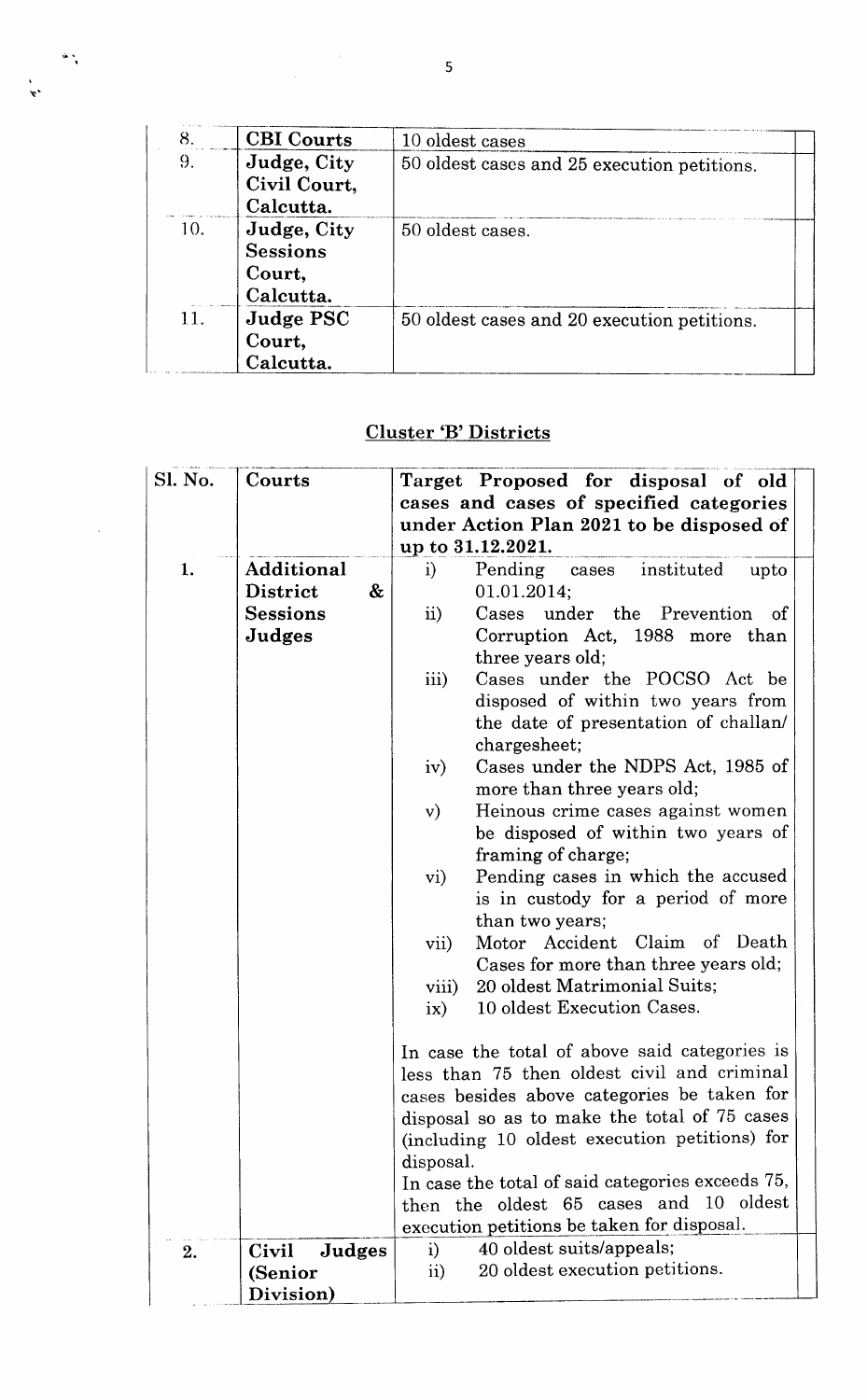| 3. | Civil<br>Judge                                                        | i)<br>40 oldest suits;                                                                                                                                                                                                                                                                                                                                                                                                                                                                                                                                                                         |
|----|-----------------------------------------------------------------------|------------------------------------------------------------------------------------------------------------------------------------------------------------------------------------------------------------------------------------------------------------------------------------------------------------------------------------------------------------------------------------------------------------------------------------------------------------------------------------------------------------------------------------------------------------------------------------------------|
|    | (Junior                                                               | $\mathbf{ii}$<br>20 oldest execution petitions.                                                                                                                                                                                                                                                                                                                                                                                                                                                                                                                                                |
|    | Division)                                                             |                                                                                                                                                                                                                                                                                                                                                                                                                                                                                                                                                                                                |
| 4. | Judicial<br><b>Magistrates</b>                                        | i)<br>Pending<br>instituted<br>cases<br>upto<br>01.01.2014;<br>ii)<br>Cases under section 138 of the N.I.<br>Act instituted upto the year 2015;<br>iii)<br>Pending cases in which the accused<br>is in custody for a period of more<br>than six months;<br>iv)<br>15 oldest Execution Cases.<br>In case the total of above said categories is<br>less than 125 then oldest criminal cases<br>besides above categories be taken for disposal<br>so as to make the total of 125 cases (including<br>15 oldest execution petitions) for disposal.<br>In case the total of said categories exceeds |
|    |                                                                       | 125 then the oldest 110 cases and 15 oldest<br>execution petitions be taken for disposal.                                                                                                                                                                                                                                                                                                                                                                                                                                                                                                      |
| 5. | Civil Judge-                                                          | i)<br>Pending<br>instituted<br>upto<br>cases                                                                                                                                                                                                                                                                                                                                                                                                                                                                                                                                                   |
|    | cum-Judicial                                                          | 01.01.2014;                                                                                                                                                                                                                                                                                                                                                                                                                                                                                                                                                                                    |
|    | Magistrates                                                           | Cases under section 138 of the N.I.<br>$\rm ii)$<br>Act instituted upto the year 2015;<br>iii)<br>Pending cases in which the accused<br>is in custody for a period of more<br>than six months;<br>15 oldest Execution Cases.<br>iv)<br>In case the total of above said categories is<br>less than 100 then oldest civil and criminal<br>cases besides above categories be taken for<br>disposal so as to make the total of 100 cases<br>(including 15 oldest execution petitions) for<br>disposal.<br>In case the total of said categories exceeds                                             |
|    |                                                                       | 100 then the oldest 85 cases and 15 oldest<br>execution petitions be taken for disposal.                                                                                                                                                                                                                                                                                                                                                                                                                                                                                                       |
| 6. | Juvenile<br>Justice<br><b>Boards having</b><br>more than 100<br>cases | 30 oldest inquiries.                                                                                                                                                                                                                                                                                                                                                                                                                                                                                                                                                                           |
| 7. | Juvenile                                                              | Inquiries of more than one year old from the                                                                                                                                                                                                                                                                                                                                                                                                                                                                                                                                                   |
|    | Justice                                                               | date of filing of the report.                                                                                                                                                                                                                                                                                                                                                                                                                                                                                                                                                                  |
|    | <b>Boards having</b>                                                  |                                                                                                                                                                                                                                                                                                                                                                                                                                                                                                                                                                                                |
|    | less than 100                                                         |                                                                                                                                                                                                                                                                                                                                                                                                                                                                                                                                                                                                |
|    | inquiries                                                             |                                                                                                                                                                                                                                                                                                                                                                                                                                                                                                                                                                                                |
| 8. | <b>CBI</b> Courts                                                     | 08 oldest cases                                                                                                                                                                                                                                                                                                                                                                                                                                                                                                                                                                                |

 $\ddotsc$ 

58 N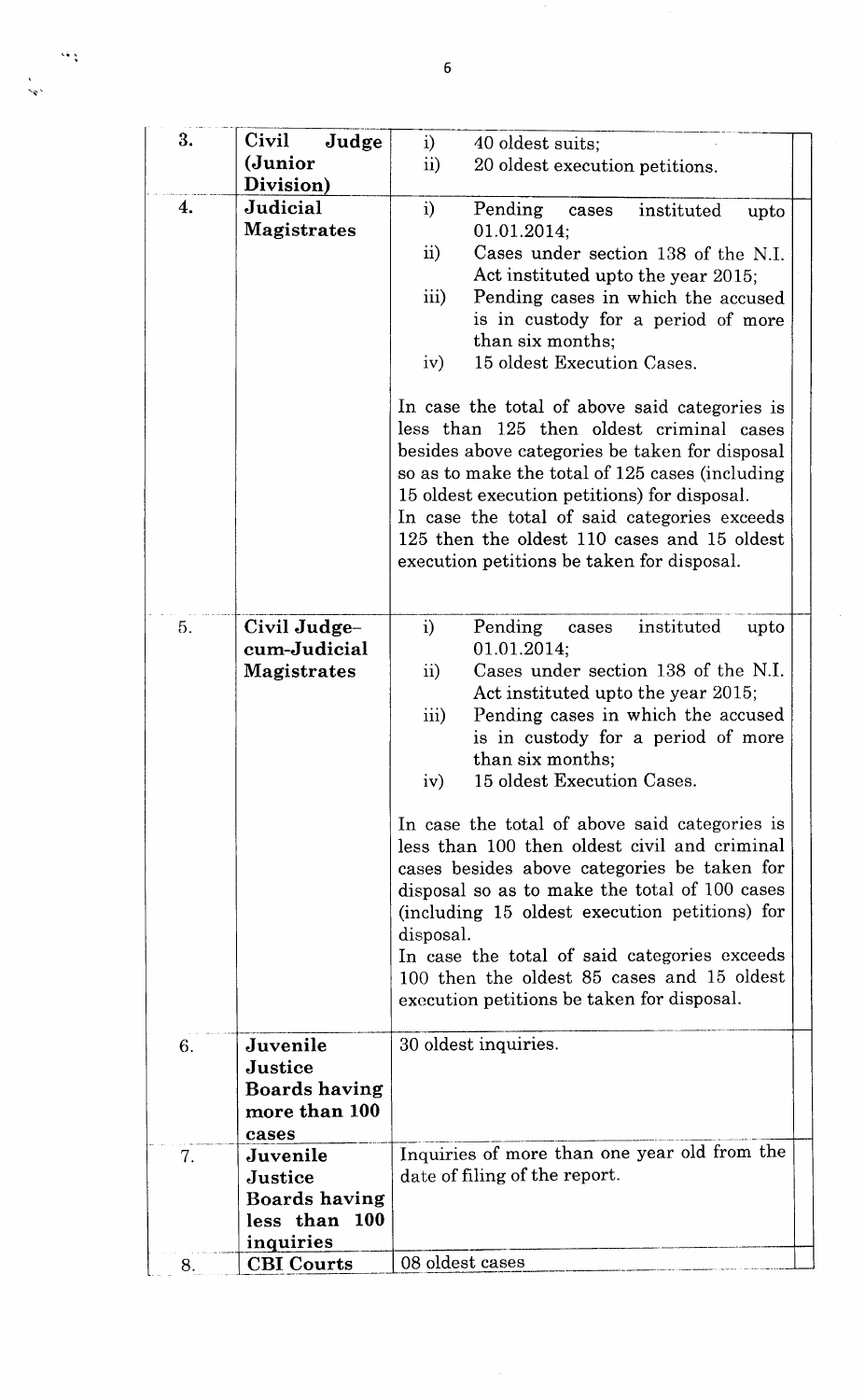$\frac{1}{2}$ 

 $\frac{1}{2}$ 

# Cluster 'C' Districts

 $\mathcal{A}^{\mathcal{A}}$ 

| Sl. No. | Courts               |                 | Target Proposed for disposal of old           |
|---------|----------------------|-----------------|-----------------------------------------------|
|         |                      | cases           | and<br><sub>of</sub><br>cases<br>specified    |
|         |                      |                 | categories under Action Plan 2021             |
|         |                      |                 | to be disposed of up to 31.12.2021.           |
| 1.      | Additional           | $\mathbf{i}$    | Pending cases instituted upto                 |
|         | <b>District</b><br>& |                 | 01.01.2014;                                   |
|         | <b>Sessions</b>      | $\mathbf{ii}$   | Cases under the Prevention of                 |
|         | Judges               |                 | Corruption Act, 1988<br>more                  |
|         |                      |                 | than three years old;                         |
|         |                      | iii)            | Cases under the POCSO Act be                  |
|         |                      |                 | disposed of within two years                  |
|         |                      |                 | from the date of presentation of              |
|         |                      |                 | challan/chargesheet;                          |
|         |                      | iv)             | Cases under the NDPS Act,                     |
|         |                      |                 | 1985 of more than three years                 |
|         |                      |                 | old;                                          |
|         |                      | $\mathbf{v})$   | Heinous crime cases against                   |
|         |                      |                 | women be disposed of within                   |
|         |                      |                 | two years of framing of charge;               |
|         |                      | $\mathbf{vi})$  | Pending cases in which the                    |
|         |                      |                 | accused is in custody for a                   |
|         |                      |                 | period of more than two years;                |
|         |                      | vii)            | Motor Accident Claim of Death                 |
|         |                      |                 | Cases for more than three                     |
|         |                      |                 | years old;                                    |
|         |                      | viii)           | 20 oldest Matrimonial Suits;                  |
|         |                      | ix)             | 10 oldest Execution Cases.                    |
|         |                      |                 |                                               |
|         |                      |                 | In case the total of above said categories    |
|         |                      |                 | is less than 50 then oldest civil and         |
|         |                      |                 | criminal cases besides above categories       |
|         |                      |                 | be taken for disposal so as to make the       |
|         |                      |                 | total of 50 cases (including 10 oldest        |
|         |                      |                 | execution petitions) for disposal.            |
|         |                      |                 | In case the total of said categories          |
|         |                      |                 | exceeds 50, then the oldest 40 cases and      |
|         |                      |                 | 10 oldest execution petitions be taken        |
|         |                      | for disposal.   |                                               |
| 2.      | Civil Judges         | i)              | 30 oldest suits/appeals;                      |
|         | (Senior              | $\mathbf{ii}$   | 10 oldest execution petitions.                |
|         | Division)            |                 |                                               |
| 3.      | Judge<br>Civil       | i)              | 30 oldest suits;                              |
|         | (Junior              | $\mathbf{ii}$ ) | 10 oldest execution petitions.                |
|         | Division)            |                 |                                               |
| 4.      | Judicial             | i)              | Pending cases instituted upto<br>01.01.2014;  |
|         | Magistrates          |                 | Cases under section 138 of the                |
|         |                      | $\rm ii)$       |                                               |
|         |                      |                 | N.I. Act instituted upto the<br>year $2014$ ; |
|         |                      |                 | Pending cases in which the                    |
|         |                      | iii)            | accused is in custody for a                   |
|         |                      |                 | of more<br>than<br>$\rm period$<br>S1X        |
|         |                      |                 |                                               |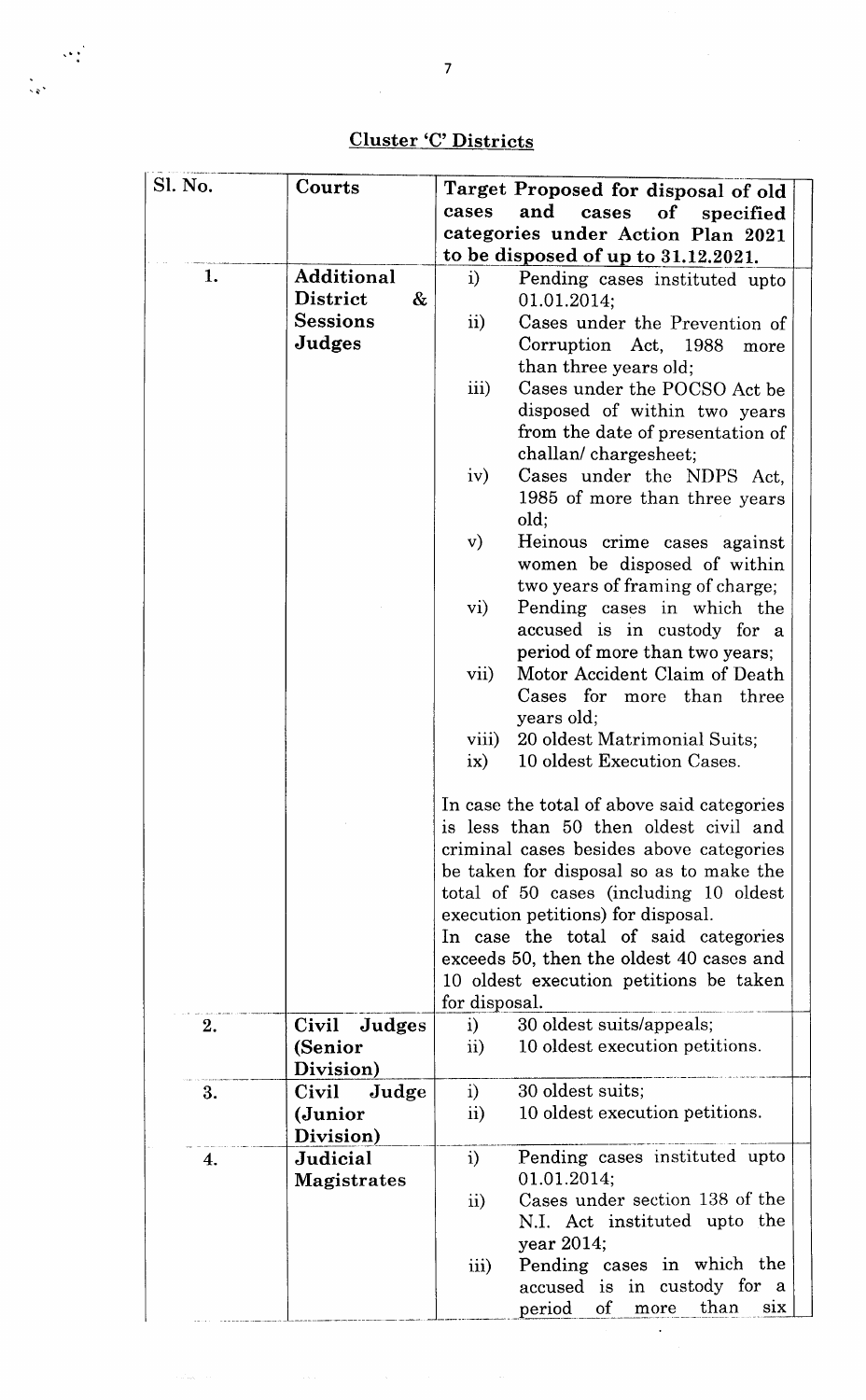|    |                                                                                           | months;<br>iv)<br>10 oldest Execution Cases.                                                                                                                                                                                                                                                                                                                                                                                                                                                                                                                                                                                                                                                                       |  |
|----|-------------------------------------------------------------------------------------------|--------------------------------------------------------------------------------------------------------------------------------------------------------------------------------------------------------------------------------------------------------------------------------------------------------------------------------------------------------------------------------------------------------------------------------------------------------------------------------------------------------------------------------------------------------------------------------------------------------------------------------------------------------------------------------------------------------------------|--|
|    |                                                                                           | In case the total of above said categories<br>is less than 75 then oldest criminal<br>cases besides above categories be taken<br>for disposal so as to make the total of 75<br>cases (including 10 oldest execution<br>petitions) for disposal.<br>In case the total of said categories<br>exceeds 75 then the oldest 65 cases and<br>10 oldest execution petitions be taken<br>for disposal.                                                                                                                                                                                                                                                                                                                      |  |
| 5. | Civil Judge-<br>cum-Judicial<br><b>Magistrates</b>                                        | i)<br>Pending cases instituted upto<br>01.01.2014;<br>$\rm ii)$<br>Cases under section 138 of the<br>N.I. Act instituted upto the<br>year 2015;<br>iii)<br>Pending cases in which the<br>accused is in custody for a<br>period of more than<br>$\sin x$<br>months;<br>10 oldest Execution Cases.<br>iv)<br>In case the total of above said categories<br>is less than 60 then oldest civil and<br>criminal cases besides above categories<br>be taken for disposal so as to make the<br>total of 60 cases (including 10 oldest<br>execution petitions) for disposal.<br>In case the total of said categories<br>exceeds 60 then the oldest 50 cases and<br>10 oldest execution petitions be taken<br>for disposal. |  |
| 6. | Juvenile<br>Justice<br><b>Boards</b><br>having more<br>than 100<br>cases                  | 50 oldest inquiries.                                                                                                                                                                                                                                                                                                                                                                                                                                                                                                                                                                                                                                                                                               |  |
| 7. | <b>Family Court</b>                                                                       | 40 Oldest cases including 10 oldest<br>execution petitions.                                                                                                                                                                                                                                                                                                                                                                                                                                                                                                                                                                                                                                                        |  |
| 8. | Juvenile<br>Justice<br><b>Boards</b><br>having<br>less<br><b>100</b><br>than<br>inquiries | Inquiries of more than one year old from<br>the date of filing of the report.                                                                                                                                                                                                                                                                                                                                                                                                                                                                                                                                                                                                                                      |  |
| 9. | <b>CBI</b> Courts                                                                         | 06 oldest cases                                                                                                                                                                                                                                                                                                                                                                                                                                                                                                                                                                                                                                                                                                    |  |
|    |                                                                                           |                                                                                                                                                                                                                                                                                                                                                                                                                                                                                                                                                                                                                                                                                                                    |  |

 $\ddot{\phantom{1}}$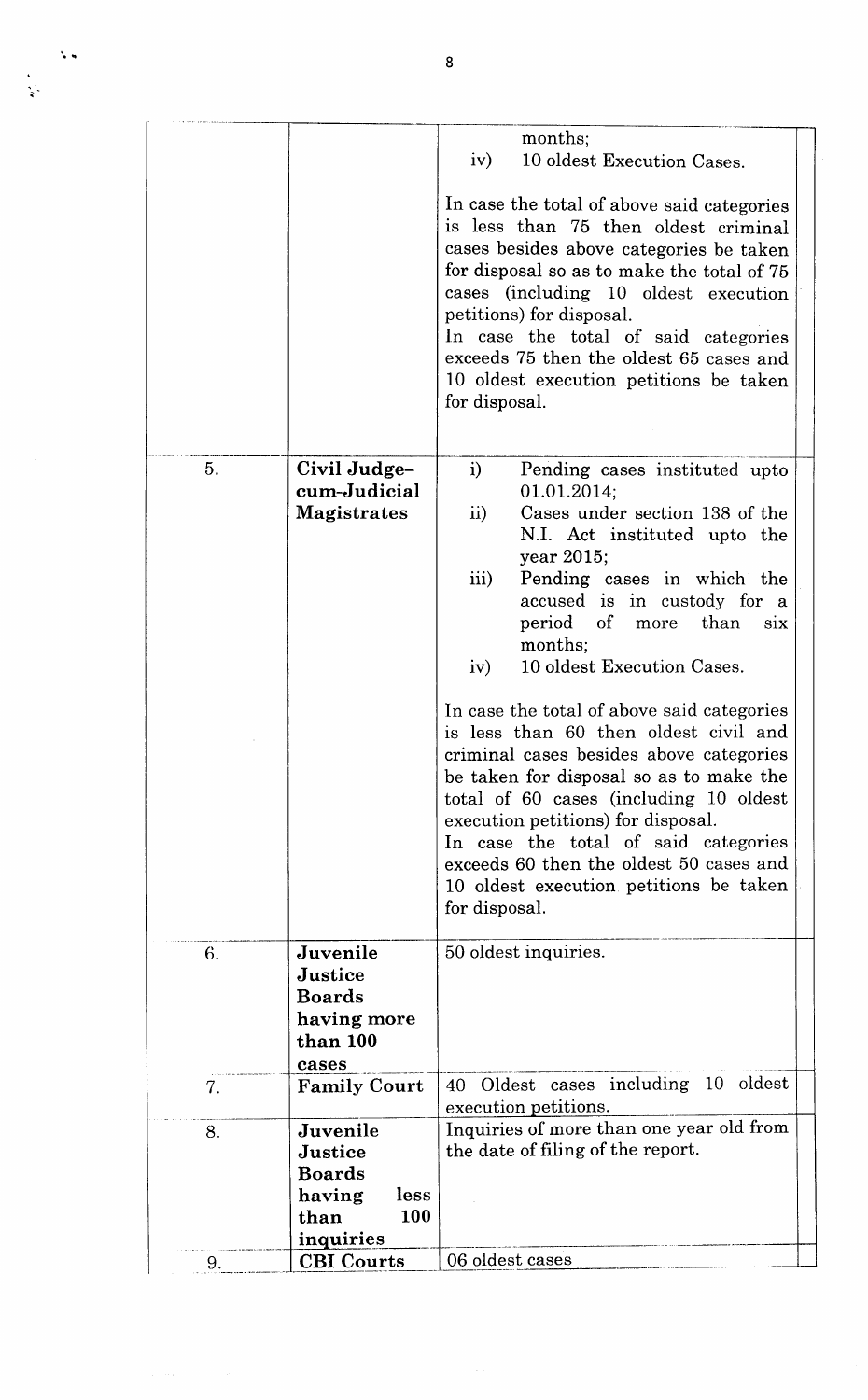# Action Plan for POCSO Courts. having no other cases,

 $\ddot{\phantom{0}}$ 

| SI.<br>No. | Courts                             | Target Proposed for disposal of old cases<br>and cases of specified categories under<br>Action Plan 2021 to be disposed of up to<br>31.12.2021.                                                                                                                                                          |
|------------|------------------------------------|----------------------------------------------------------------------------------------------------------------------------------------------------------------------------------------------------------------------------------------------------------------------------------------------------------|
| 1.         | <b>POCSO Courts</b><br>(Exclusive) | Pending cases wherein charge-sheets/<br>i)<br>challans were submitted by 01.01.2018;                                                                                                                                                                                                                     |
|            |                                    | ii)<br>Pending cases in which the accused is in<br>custody for a period of more than one<br>year after submission of charge-sheet/<br>challan;                                                                                                                                                           |
|            |                                    | In case the total of above said categories is less<br>than 100, then oldest cases besides above<br>categories be taken for disposal so as to make the<br>total of 100 cases for disposal.<br>In case the total of said categories exceeds 100,<br>then the 100 oldest cases be taken up for<br>disposal. |

# Action Plan for Fast Track Courts

# Cluster 'A':

 $\sim$ 

 $5.8$ 

| <b>Pending Cases</b> |
|----------------------|
| 15,055               |
| 12,446               |
| 4982                 |
| 3520                 |
| 3353                 |
| 3301                 |
|                      |
| 2635                 |
| 2506                 |
| 2163                 |
| 1583                 |
| 1395                 |
| 1052                 |
| 1006                 |
|                      |
| 804                  |
| 763                  |
|                      |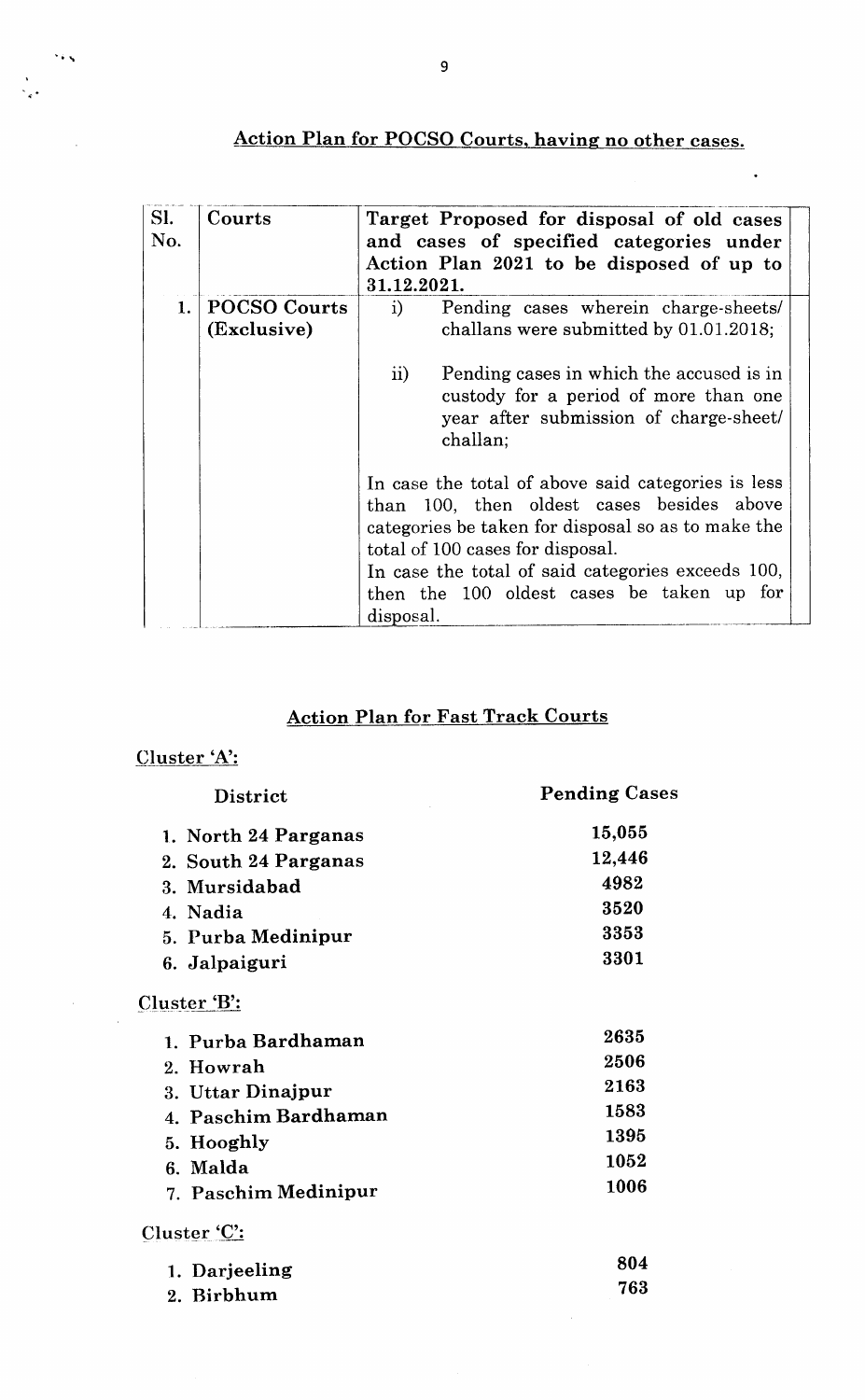| 3. Calcutta         | 551 |
|---------------------|-----|
| 4. Dakshin Dinajpur | 426 |
| 5. Purulia          | 398 |
| 6. Bankura          | 279 |
| 7. Coochbehar       | 156 |

 $\mathcal{O}(\mathcal{E})$ 

| SI.<br>No. | Courts               | Target Proposed for disposal of old cases<br>and cases of specified categories under                                                                                                                                                                                                                                                                                                              |  |  |  |  |  |
|------------|----------------------|---------------------------------------------------------------------------------------------------------------------------------------------------------------------------------------------------------------------------------------------------------------------------------------------------------------------------------------------------------------------------------------------------|--|--|--|--|--|
|            |                      | Action Plan 2021 to be disposed of up to                                                                                                                                                                                                                                                                                                                                                          |  |  |  |  |  |
|            |                      | 31.12.2021.                                                                                                                                                                                                                                                                                                                                                                                       |  |  |  |  |  |
| 1.         | Additional           | $\bf i)$<br>Pending<br>instituted<br>cases<br>upto                                                                                                                                                                                                                                                                                                                                                |  |  |  |  |  |
|            | <b>District</b><br>& | 01.01.2017;                                                                                                                                                                                                                                                                                                                                                                                       |  |  |  |  |  |
|            | <b>Sessions</b>      | $\rm ii)$<br>Pending cases in which the accused is in                                                                                                                                                                                                                                                                                                                                             |  |  |  |  |  |
|            | Judges,              | custody for a period of more than one                                                                                                                                                                                                                                                                                                                                                             |  |  |  |  |  |
|            | Fast<br>Track        | year;                                                                                                                                                                                                                                                                                                                                                                                             |  |  |  |  |  |
|            | Courts.              | iii)<br>10 oldest Execution Cases.                                                                                                                                                                                                                                                                                                                                                                |  |  |  |  |  |
|            |                      | In case the total of above said categories is less<br>than 80 then oldest civil and criminal cases<br>besides above categories be taken for disposal so<br>as to make the total of 80 cases (including 10<br>oldest execution petitions) for disposal.<br>In case the total of said categories exceeds 80<br>then the oldest 70 cases and 10 oldest execution<br>petitions be taken for disposal. |  |  |  |  |  |

# Cluster 'A' Districts for Fast Track Courts

| SI.<br>No. | Courts                                                                                | Target Proposed for disposal of old cases<br>and cases of specified categories under<br>Action Plan 2021 to be disposed of up to<br>31.12.2021.                                                                                                                                                                                                                                                   |
|------------|---------------------------------------------------------------------------------------|---------------------------------------------------------------------------------------------------------------------------------------------------------------------------------------------------------------------------------------------------------------------------------------------------------------------------------------------------------------------------------------------------|
| 1.         | Additional<br>&<br>District<br><b>Sessions</b><br>Judges,<br>Fast<br>Track<br>Courts. | instituted<br>i)<br>Pending cases<br>upto<br>01.01.2017;<br>$\ddot{\mathbf{i}}$<br>Pending cases in which the accused is in<br>custody for a period of more than one<br>year;<br>10 oldest Execution Cases.<br>iii)                                                                                                                                                                               |
|            |                                                                                       | In case the total of above said categories is less<br>than 70 then oldest civil and criminal cases<br>besides above categories be taken for disposal so<br>as to make the total of 70 cases (including 10<br>oldest execution petitions) for disposal.<br>In case the total of said categories exceeds 70 then<br>the oldest 60 cases and 10 oldest execution<br>petitions be taken for disposal. |

### Cluster'B'Districts for Fast Track Courts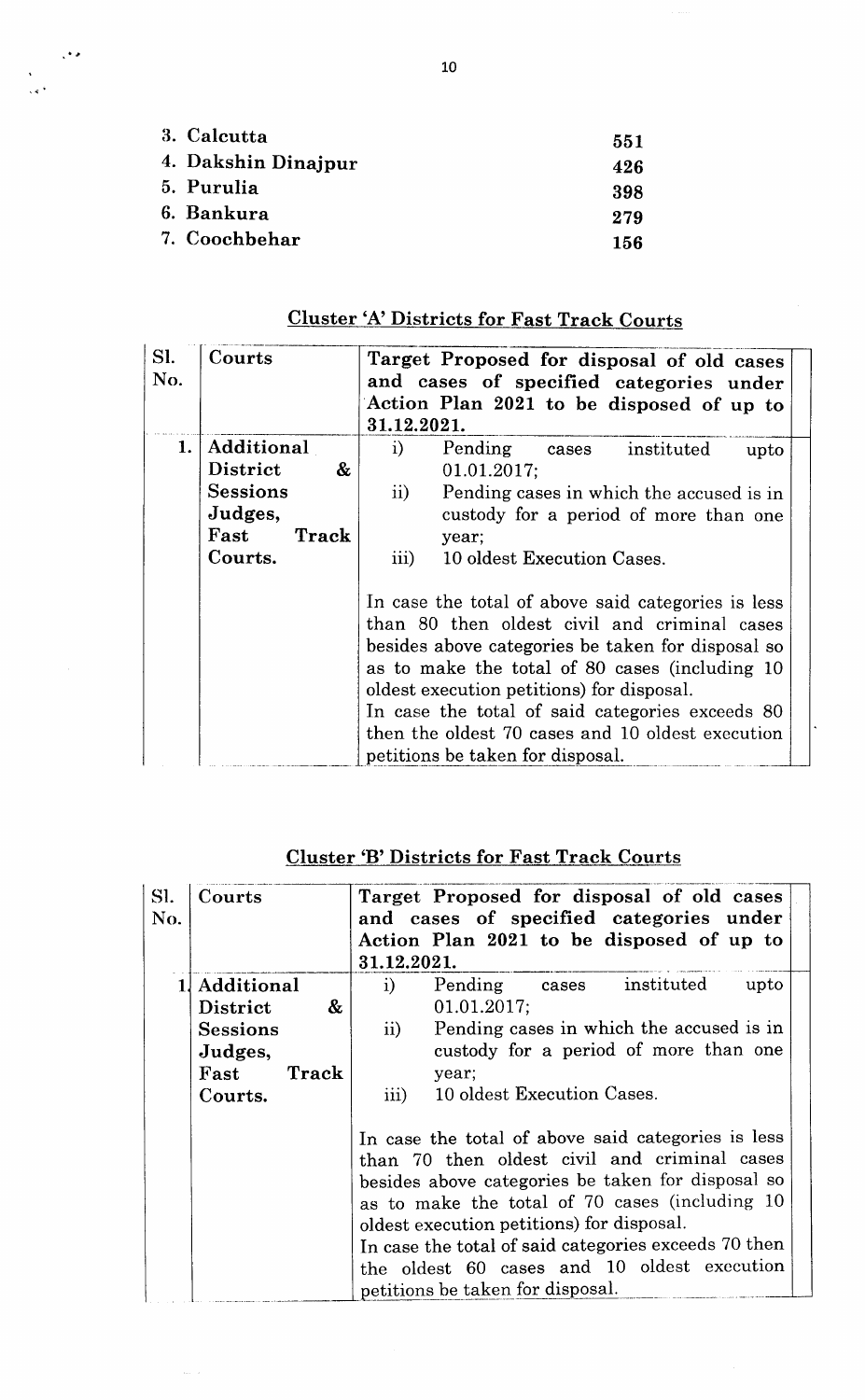# **Cluster 'C' Districts for Fast Track Courts**

| SI.<br>No. | Courts                               | Target Proposed for disposal of old cases<br>and cases of specified categories under<br>Action Plan 2021 to be disposed of up to<br>31.12.2021.                                                                                                                                                                                                                                                      |  |  |  |
|------------|--------------------------------------|------------------------------------------------------------------------------------------------------------------------------------------------------------------------------------------------------------------------------------------------------------------------------------------------------------------------------------------------------------------------------------------------------|--|--|--|
| 1          | Additional                           | i)<br>Pending cases<br>instituted<br>upto                                                                                                                                                                                                                                                                                                                                                            |  |  |  |
|            | <b>District</b><br>$\boldsymbol{\&}$ | 01.01.2017;                                                                                                                                                                                                                                                                                                                                                                                          |  |  |  |
|            | <b>Sessions</b>                      | $\overline{ii}$ )<br>Pending cases in which the accused is in                                                                                                                                                                                                                                                                                                                                        |  |  |  |
|            | Judges,                              | custody for a period of more than one                                                                                                                                                                                                                                                                                                                                                                |  |  |  |
|            | Fast<br>Track                        | year;                                                                                                                                                                                                                                                                                                                                                                                                |  |  |  |
|            | Courts.                              | iii)<br>10 oldest Execution Cases.                                                                                                                                                                                                                                                                                                                                                                   |  |  |  |
|            |                                      | In case the total of above said categories is less<br>than 60 then oldest civil and criminal cases<br>besides above categories be taken for disposal so<br>as to make the total of 60 cases (including 10<br>oldest execution petitions) for disposal.<br>In case the total of said categories exceeds 60 then<br>the oldest 50 cases and 10 oldest execution<br>petitions be taken up for disposal. |  |  |  |

### Guidelines:

ولأنا

- a) Pendency of targeted cases as mentioned above be taken as on 01.01 .2027 and the cases disposed of since that day falling in the targeted cases be included in the disposal list. The Action Plan is prepared for a calendar year.
- b) Stayed cases are not to be included in the list. In case the stay is vacated during the currency of Action Plan then the same be included in the list of Action plan cases.
- c) The Chief Judges or the District & Sessions Judges, as the case may be, shall, in consultation with Hon'ble Judge-in-charge, distribute and. allocate the cases targeted under Action Plan <sup>2021</sup> equally amongst the Judicial Officers to ensure that the oldest cases in the Sessions Division are properly targeted and they shall manage the work by using their administrative skills.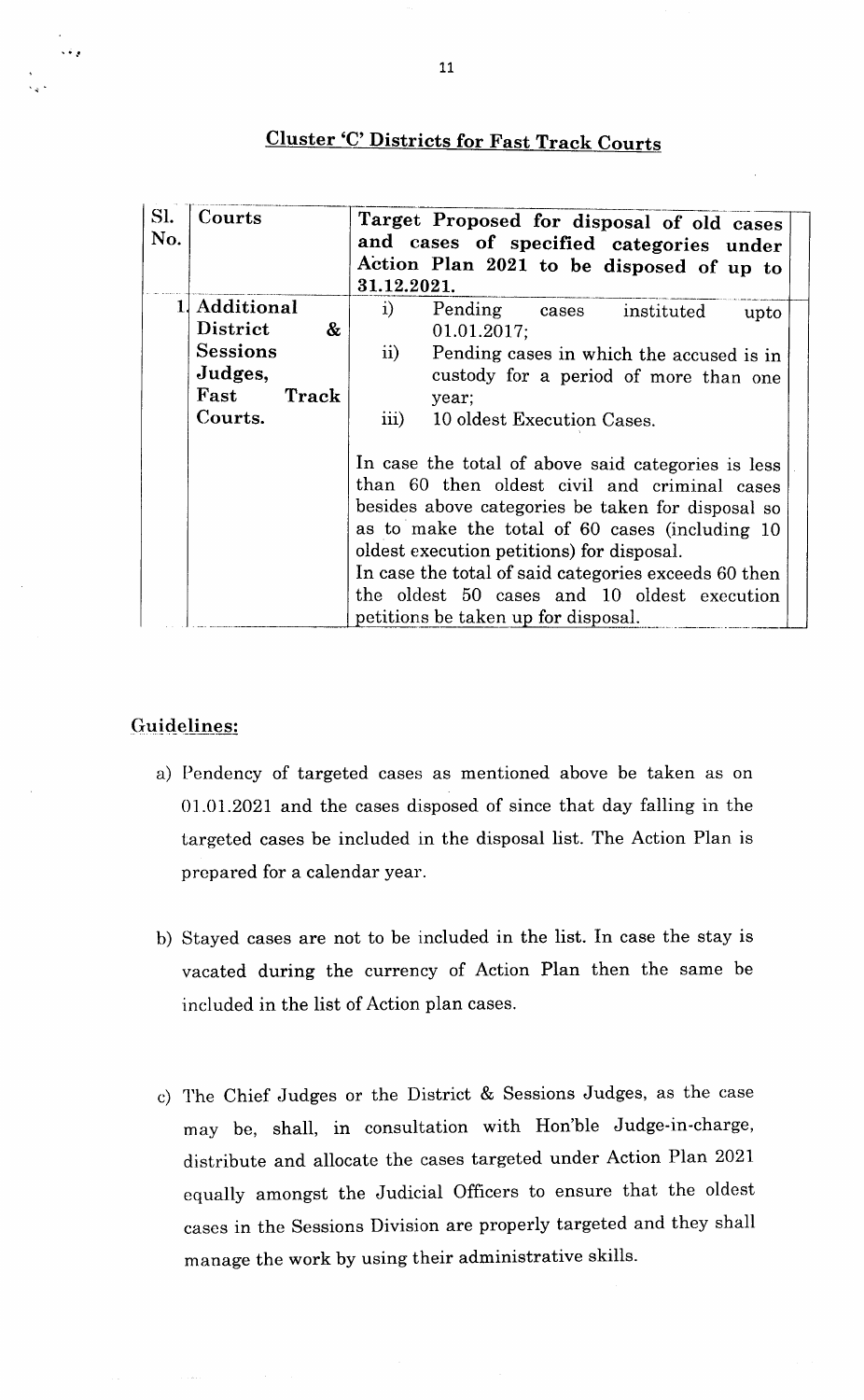- d) The Chief Judges or the District & Sessions Judge, as the case may bc, shall ensure uploading of the Court wise list of cases identified under Action Plan 2021 along with stage of cases on the website of the Sessions Division within one week from the date of receipt of the communication from this Court and also updating of the status of such cases on monthly basis latest by  $10<sup>th</sup>$  of every month. The Chief Judge or the District and Sessions Judge, as the case may be, shall ensure that the list of Action Plan cases is not change except under his orders.
- c) In case any officer proceeds on long leave, resigns or is transferred during period from 01.01.2021 to 3I.12.2027 and no substitute is provided in place of Officer or in the event of amalgamation or withdrawal of a Court, the Chief Judge or the District & Sessions Judge, as the case may be, shall transfer the pending cases instituted upto the year 2014 or 2017 or 2018, as the case may be, pending in such Court equally amongst all other judicial officers and exclude the rest of the pending targeted cases of the said Officer and the lists of Action Plan cases of such transferee Court(s) shall be modified in proportion accordingly.
- 0 In case an additional Judicial officer joins in a vacant court during the currency of Action Plan, then the Chief Judge or the District & Sessions Judge, as the case may be, shall fix the proportionate target under Action Plan for the said Officer in consultation with the Hon'ble Judge-in-charge from other oldest cases out of the rcmaining cases not included in the Action PIan 2021 earlier and the target for the Judgeship or Sessions Division be also modified accordingly.
- g) I'he Court shall ensure that reasonable opportunity must be given to the parties before passing any adverse order of closing evidence ctc

'at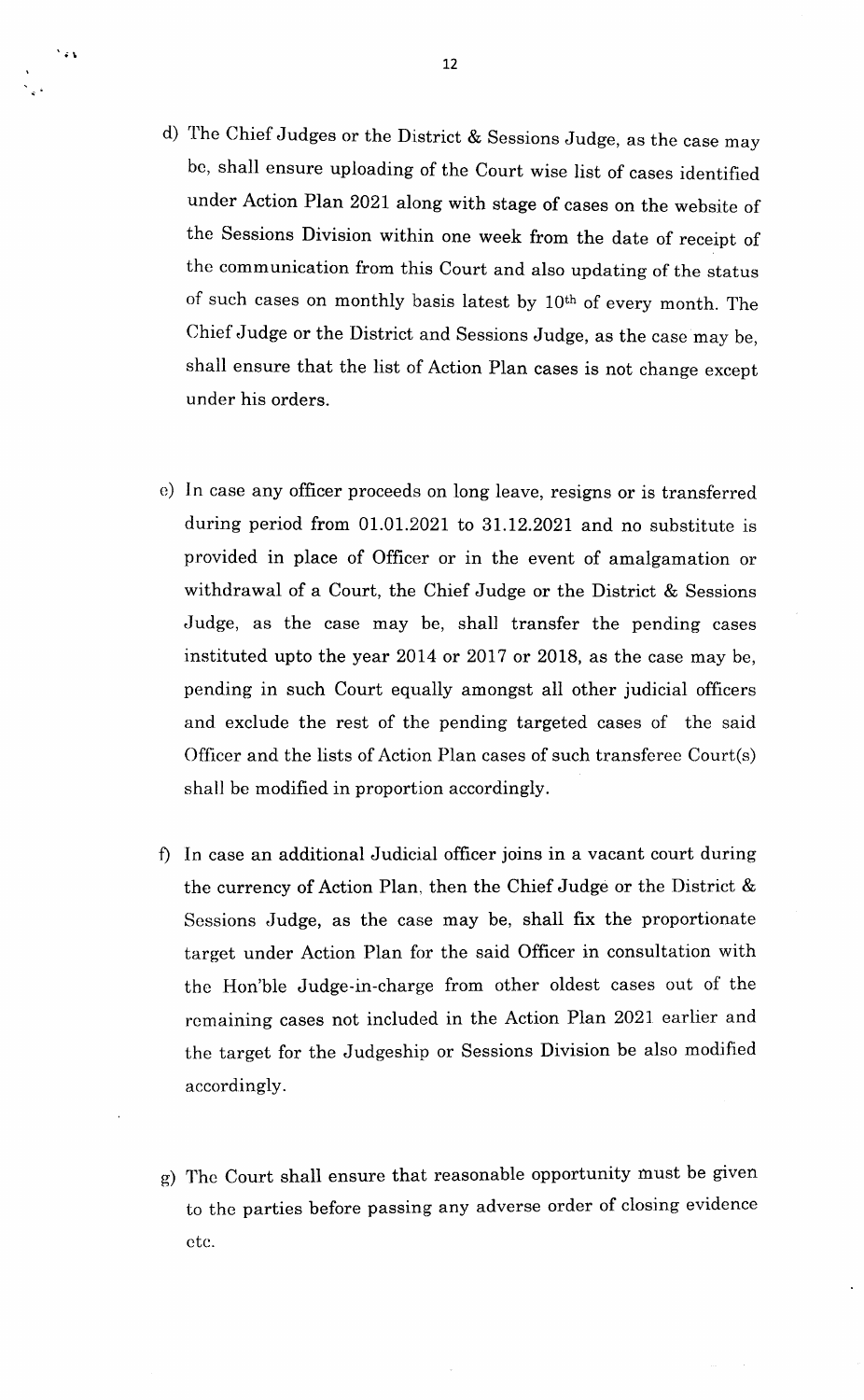h) The Chief Judges or the District & Sessions Judge shatl submit the Court wise figures of disposal of targeted cases selected under Action Plan 2021 in the following format to this Court on monthly basis on or before 10<sup>th</sup> of every month for placing the same before Hon'ble Judge-in-charge of the concerned Sessions Division.

Statement showing disposal of targeted cases under Action plan 202L in Sessions Division for month  $of$ 

| Nature                               | Number of   Cases   |          | Cases    |       |       | Disposal   Balance   Percentage<br>$\circ$ of    |  |  |
|--------------------------------------|---------------------|----------|----------|-------|-------|--------------------------------------------------|--|--|
| of<br>cases                          | cases               | included | Excluded |       |       | upto the $\vert$ at the $\vert$ disposal<br>upto |  |  |
| targeted                             | identified          |          |          | end   |       | of end of the end of the                         |  |  |
| (category)                           | as<br><sub>on</sub> |          |          | the   | the   | month                                            |  |  |
| wise)                                | 01.01.2021          |          |          | month | month |                                                  |  |  |
| Name of the officer with designation |                     |          |          |       |       |                                                  |  |  |
|                                      |                     |          |          |       |       |                                                  |  |  |

- i) The disposal of Action plan cases be taken into consideration at the time of recording of Annual Confidential Report of the Judicial Officers. The Chief Judge or the District and Sessions Judge shall also consider the disposal of action plan cases while writing his remarks in Part-II of the ACR Booklet of the Judicial Officers.
- j) lJnder extreme circumstances, the target identified under Action Plan 2021 may be modified/ excluded by the Chief Judge or the District & Sessions Judge in consultation with Hon'ble Judge-incharge of the concerned Sessions Division.
- l<) Thc Chief Judge, City Sessions Court and the District Judge, Andaman & Nicobar Islands are the designated Principal Court of NIA cases. As the Chief Judge and the District Judge are kept away from the Action Plan, no target has been fixed for Principal

.<br>'\* +